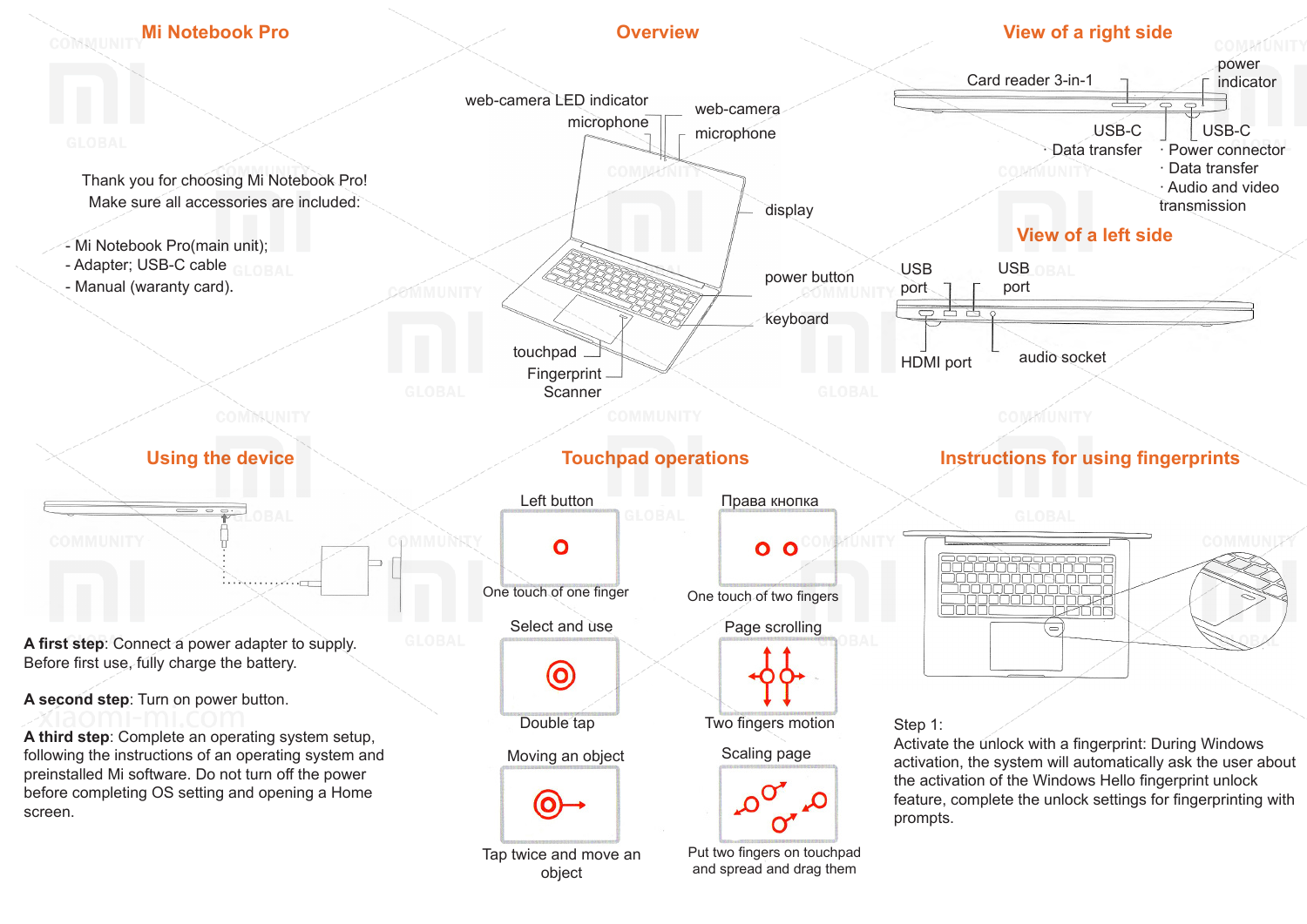# **Instruction for using fingerprints**

If user at the time of Windows activation chose to skip this function, on the Windows desktop, go to Settings - Account - Login Options, in this section add fingerprints to activate the unlock function with a fingerprint.

#### Step 2:

Using fingerprints: Gently press your finger against the fingerprint sensor to enter the system using a fingerprint or unlock the device.

## **Energy efficiency class of device**

Energy efficiency class of this product meets a requirements of GB28380-2012 standard. Thanks to the improved energysaving features and optimizing, Mi Notebook complies to high level of energy efficiency. To determine an energy efficiency class of the device, see a labeling on outside of device package.

#### **Information on the use of wireless devices**

In some situations, there are restrictions on the use of wireless devices. Use the product in accordance with all laws and regulations.

For example: Using a variety of wireless devices during flight may create some interference to navigational equipment.

### **About HDMI**

This product has been certified for the requirements of the HDMI Association.

The HDMI, HDMI High-Definition Multimedia Interface and the HDMI logo are trademarks or registered trademarks of HDMI LA LCC in the US and other countries.



## **Information about a Battery**

Self-extracting or replacing of a battery may cause of damage or breakage, and this can lead to overheating of the device, injury to user or third parties.

Built-in battery can be replaced only at Mi service centers and other authorized providers. This battery must be disposed of separately from household waste. The use and disposal of the batteries should be carried out in accordance with the instructions and local laws.

Not recommended: immerse a battery in water; Repair or disassemble a battery.

Please do not attempt to repair or reconstruct a battery. Doing so may cause battery explosion or internal leakage of harmful substances.

The warranty does not cover a disassembled and reconstructed battery. Improper battery replacement or maintenance can cause it to burst.

Inside battery contains a small amount of harmful substances.

• Before opening an outer case of the device (unless otherwise specified), please unplug a power cord and other cables.

• If power cord is damaged, it must be replaced by a qualified technician from the manufacturer or authorized service center representative.

## **Caution**

This device is used with a standard peripheral devices with shielded cables between components and other conditions, that meet the EMC standard.

Using standards-compliant peripherals with shielded cables reduces interference from radio, TV and other electronic devices. It is recommended to use shielded HDMI cable with ferrite cores.

Operating temperature range: 5C- 35C; Storage Temperature: -15C - 45C; Relative humidity: 5% -90% non-condensing.

# **Technical support**

If in a course of using the notebook, you are experiencing any problems and you need help, contact Xiaomi technical support.

Manufacturer: «Xiaomi Technology Beijing»

**Note:** Please provide all necessary information. Warranty service is only possible if a serial number on the bottom of the device, the same as serial number in a warranty form and sales receipt. For repair, replacement or return of goods you must present warranty card and receipt.

# **Electric current safety Information**

Threat: Electric current in power supply, passing through communication electric cables, has some risk. To avoid the risk of electric shock:

- Do not use this device during a thunderstorm and lightning.
- During a thunderstorm, and lightning, do not connect or disconnect any power cable and do not perform any installation or maintenance of this unit.

• It is recommended to connect a power cable to a grounded outlet.